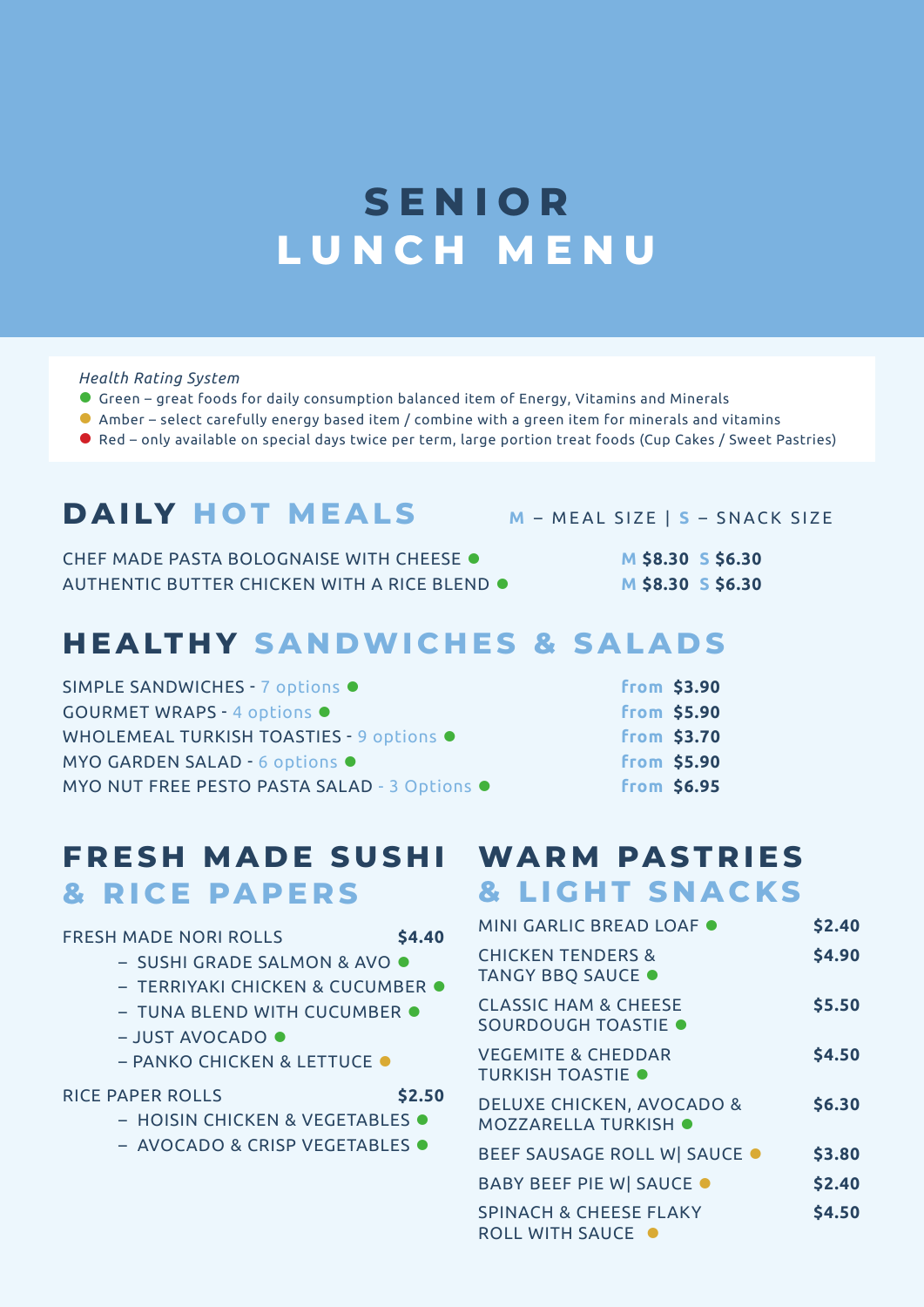## **SNACKS & TREATS MENU**

## **HEALTHY CHOICES**

| WHOLE FRUIT $\bullet$<br>- APPLE   BANANA                          | \$1.00 |
|--------------------------------------------------------------------|--------|
| SEASONAL FRUIT BOWLS $\bullet$<br>– MELON & BERRY<br>– FRUIT SALAD | \$3.40 |
| SEASONAL FRUIT BOWLS $\bullet$<br>– ORANGE                         | \$3.00 |
| <b>CLASSIC YOGHURT POT</b><br>W FEATURE FRUITS .                   | \$4.20 |
| <b>CRACKERS &amp; CHEESE CUP ●</b>                                 | \$3.70 |
| CRUNCH & MUNCH VEGIES & DIP ●                                      | \$3.70 |
| <b>BLISS BALL O</b><br>- RASPBERRY LAMINGTON                       | \$3.40 |

### **SNACKS & BAKED TREATS**

| <b>CRISPY FRUIT PACK (GF) ●</b>                  | \$3.00 |
|--------------------------------------------------|--------|
| <b>EUCALYPTUS DROPS ·</b>                        | \$1.50 |
| YOGURT FROG TUB (96% FAT FREE) ·                 | \$2.00 |
| <b>GLUTEN-FREE CRACKERS .</b>                    | \$2.20 |
| <b>GRAIN WAVES &amp; SUNBITES O</b>              | \$2.20 |
| <b>POPCORN BAG (GF) ●</b>                        | \$2.40 |
| <b>CHOC-CHIP COOKIE ●</b>                        | \$3.00 |
| <b>FRESHLY BAKED MUFFIN .</b>                    | \$3.90 |
| WARM BANANA LOAF W BUTTER .                      | \$4.50 |
| <b>WARM CHEESE &amp;</b>                         |        |
| <b>TOMATO CROISSANT O</b>                        | \$3.90 |
| TOASTED BAGEL W CREAM CHEESE <sup>.</sup> \$3.60 |        |
| SENSATIONAL BITES .                              | \$2.00 |
| – BROWNIE & CARAMEL                              |        |

### **WARM PASTRIES & LIGHT SNACKS**

| <b>DELUXE CHICKEN, AVOCADO &amp;</b><br><b>MOZZARELLA TURKISH .</b> | \$6.30       |
|---------------------------------------------------------------------|--------------|
| CLASSIC HAM & CHEESE<br>SOURDOUGH TOASTIE .                         | \$5.50       |
| <b>VEGEMITE &amp; CHEDDAR</b><br><b>TURKISH TOASTIF O</b>           | \$4.50       |
| MINI GARLIC BREAD LOAF ●                                            | \$2.40       |
| <b>CHICKEN TENDERS &amp;</b><br>TANGY BBQ SAUCE .                   | \$4.90       |
| BEEF SAUSAGE ROLL W SAUCE.                                          | \$3.80       |
| <b>BABY BEEF PIE W  SAUCE ●</b>                                     | \$2.40       |
| <b>SPINACH &amp; CHEESE FLAKY ROLL</b><br><b>WITH SAUCE O</b>       | <b>S4.50</b> |

## **ICEY TREATS**

| <b>JUICIES ICEY STICKS .</b><br>– LEMONADE                                        | \$2.50 |
|-----------------------------------------------------------------------------------|--------|
| <b>TWISTED FROZEN YOGHURTS ●</b><br>– WATERMELON & MANGO<br>– CHOCOLATE & VANILLA | \$4.20 |
| REAL FRUIT SLUSHIES .<br>- (99% FAT FREE, GF & DF)                                | \$2.50 |
| VANILLA DIXIE CUPS O                                                              | \$3.00 |
| MOOSIES MILKY FREEZE .<br>– CHOCOLATE                                             | \$3.20 |